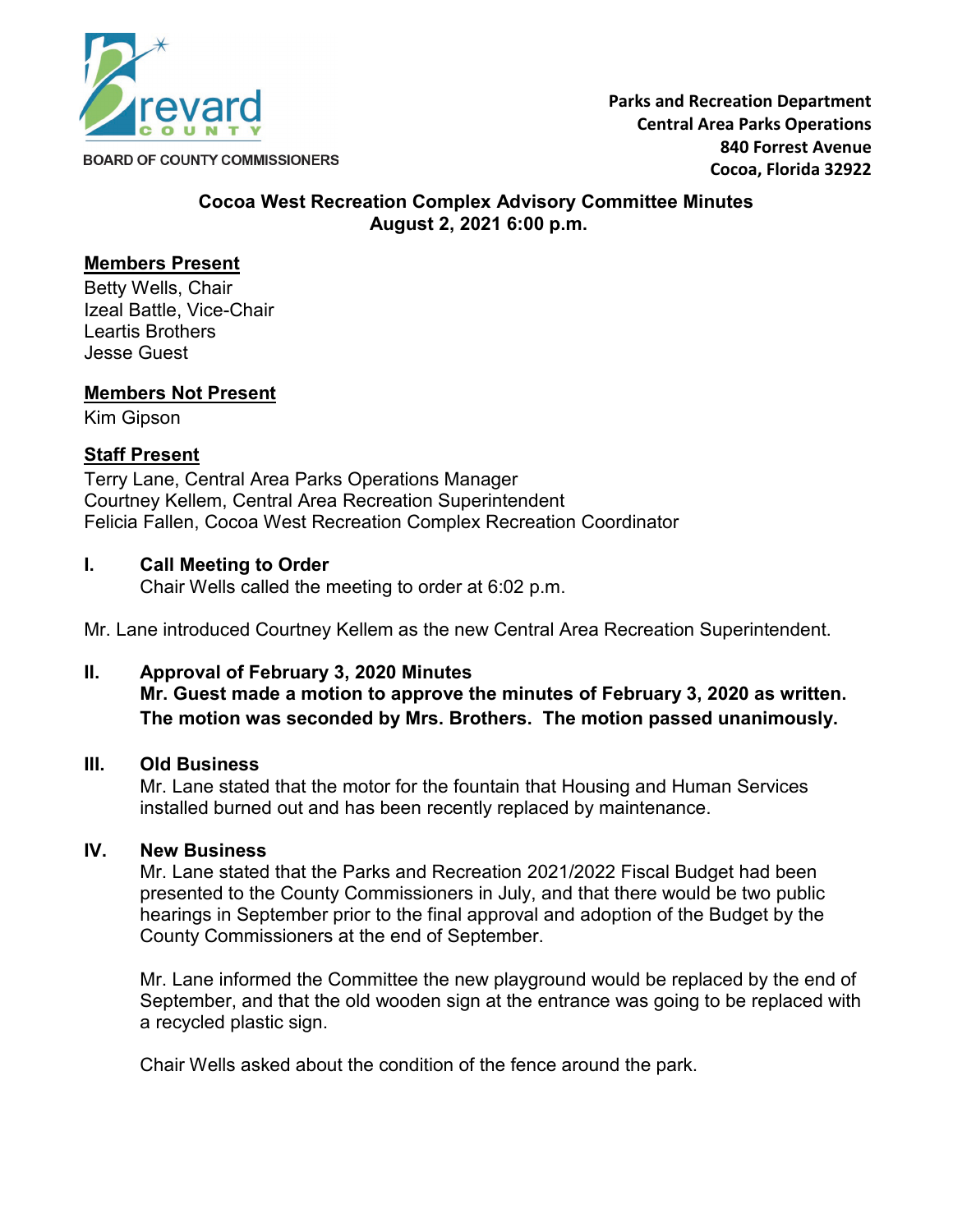Mr. Lane stated that because of the hogs going under the fence and tearing up the grounds, staff had a fence company come in and install bottom railings on the fence to secure the fence and make it stronger.

Mr. Lane stated that staff was researching the possibility of resurfacing, repairing or replacing the outdoor basketball court for the 2021/2022 budget year, which would be the end of September next year.

Chair Wells stated that she was considering retiring from the Committee at the end of the year.

# **V. Report from Recreation Staff**

# **Special Events**

Mrs. Fallen informed the Committee that the Mother's Day program was held on Saturday, May 8<sup>th</sup> and had 15 participants; the Father and Son Basketball Shootout was held Saturday, June 19th and had 50 participants.

Mrs. Fallen informed the Committee that Cocoa West Recreation Complex would be hosting its Annual Thanksgiving Dinner on Saturday, November 20th, but that it would not be a sit-down dinner; participants would drive up to pick up their dinners between 12:00 p.m. and 3:00 p.m. People wishing to participate will be asked to sign up in advance so staff knows how many meals they will need. Staff is also considering delivering some meals to those seniors that are not able to drive to pick up meals, but had not made a final decision on that.

# **Program Reports**

Mrs. Fallen stated that summer camp started on June  $4<sup>th</sup>$  and will end on August  $9<sup>th</sup>$ and participants fluctuated between a low of 11 and a high of 35.

Mrs. Fallen stated the Seniors at Lunch program started back inside the community center on July 28<sup>th</sup>, and they have had between 6 and 11 participants. She further stated that the participants were given a choice prior to opening back up fully if they wanted to continue participating in the two-week meal pick up or come back to lunch inside the community center.

The Committee would like an update on what the rules are regarding Covid policies for the Seniors at Lunch for the participants, and how the information is being communicated to the public. Mrs. Fallen is to provide the information to the Committee prior to the next meeting.

Mrs. Fallen stated that Pickleball started up again Monday through Friday 9:00 a.m. to noon and had an average of 15 participants.